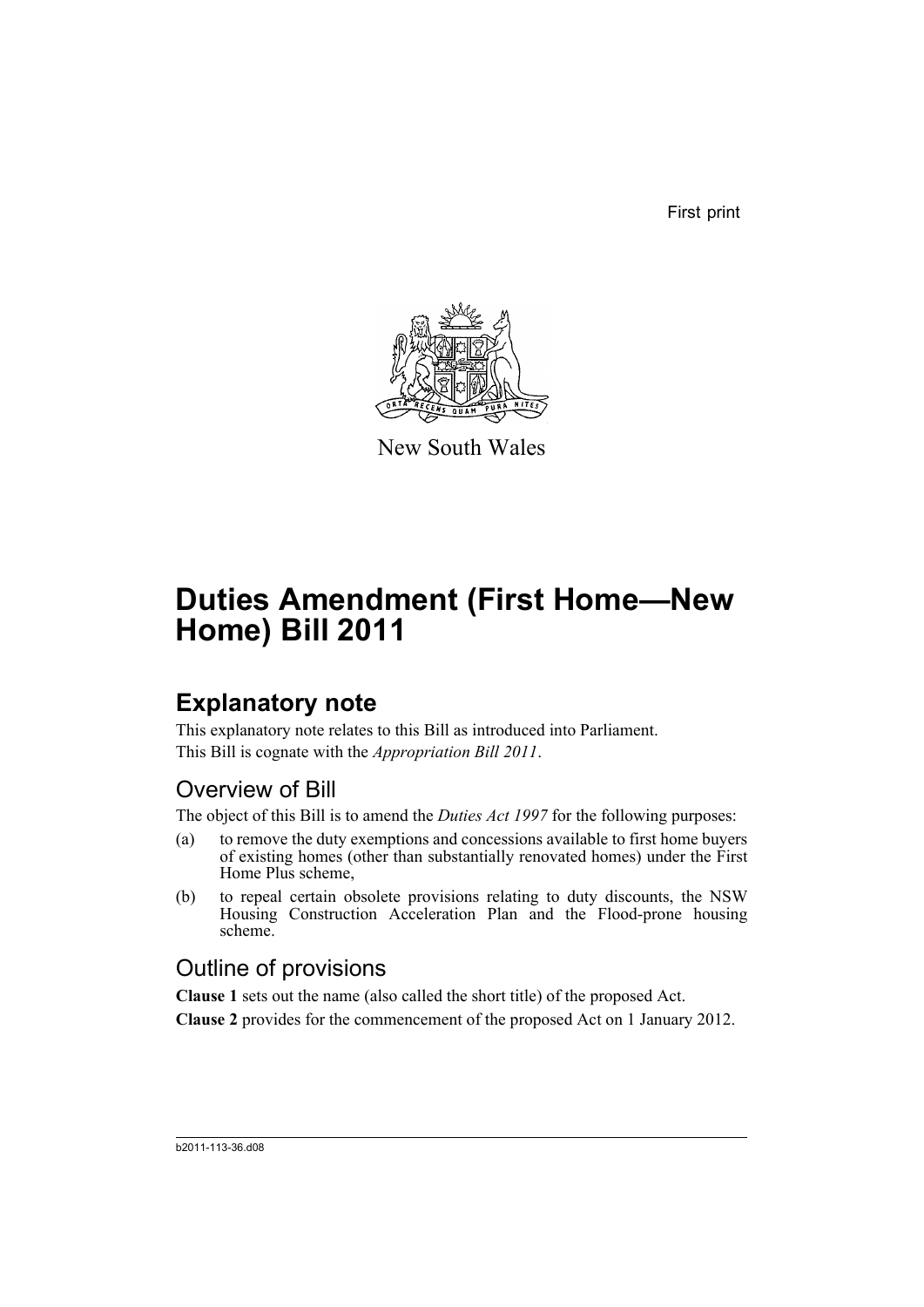Explanatory note

#### **Schedule 1 Amendment of Duties Act 1997 No 123**

**Schedule 1 [8]** removes duty concessions and exemptions available to certain first home buyers under the First Home Plus scheme. Under that scheme, no duty is chargeable on an agreement to sell or transfer, or on a transfer of, a first home with a dutiable value of up to \$500,000 (or vacant land with a dutiable value of up to \$300,000). Concessions apply for an agreement to sell or transfer, and a transfer of, a first home with a dutiable value of more than \$500,000 but less than \$600,000 (or vacant land with a dutiable value of more than \$300,000 but less than \$450,000). The amendment provides that an agreement or transfer will no longer be eligible for the concession or exemption unless it is for the acquisition of a new home or vacant land intended to be used as the site of a new home. **Schedule 1 [1]** renames the First Home Plus scheme the First Home—New Home scheme. **Schedule 1 [6]** provides that the amendment will apply to agreements entered into, and transfers that occur, on or after 1 January 2012. **Schedule 1 [10]** inserts definitions of *home*, *new home* and *substantially renovated home*. *Home* is defined as a building (affixed to land) that may lawfully be used as a place of residence and is, in the Chief Commissioner of State Revenue's opinion, a suitable building for use as a place of residence. *New home* is defined as a home that has not been previously occupied or sold as a place of residence, including a substantially renovated home. *Substantially renovated home* is defined as residential premises that have been created through substantial renovations and, as renovated, have not previously been occupied or sold as a place of residence. Substantial renovations are renovations in which all, or substantially all, of a building is removed or replaced. However, the renovations need not include removal or replacement of foundations, external walls, interior supporting walls, floors, roof or staircases. **Schedule 1 [4]** is a consequential amendment.

**Schedule 1 [5], [7], [9], [12], [13] and [14]** omit obsolete provisions relating to duty discounts, the NSW Housing Construction Acceleration Plan and the Flood-prone housing scheme. **Schedule 1 [2], [3] and [10]** are consequential amendments.

**Schedule 1 [14]** enables savings and transitional regulations to be made as a consequence of the enactment of the proposed Act.

**Schedule 1 [15]** provides for transitional matters.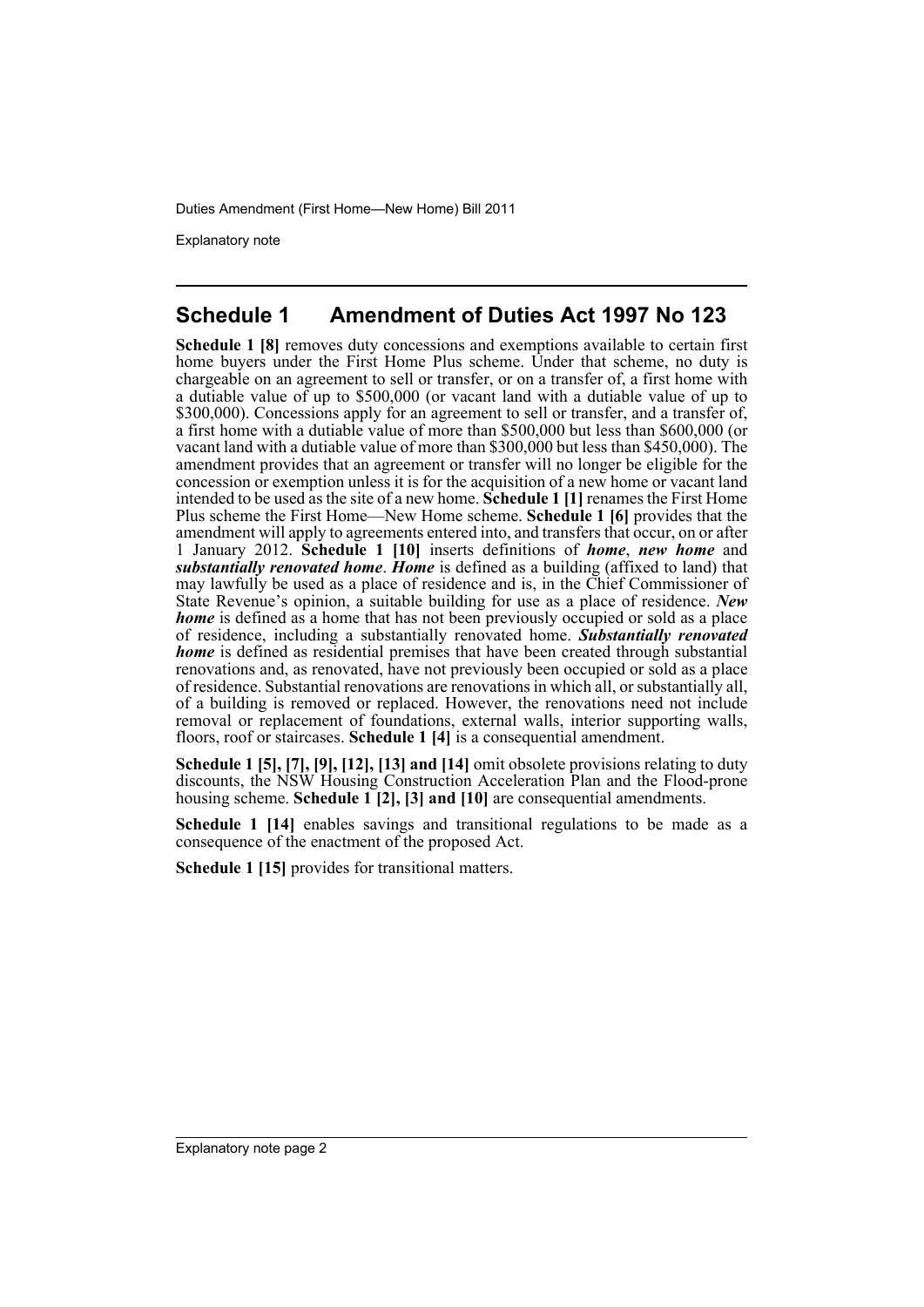First print



New South Wales

# **Duties Amendment (First Home—New Home) Bill 2011**

## **Contents**

|                                                | Page |
|------------------------------------------------|------|
| Name of Act                                    |      |
| 2 Commencement                                 |      |
| Schedule 1 Amendment of Duties Act 1997 No 123 |      |
|                                                |      |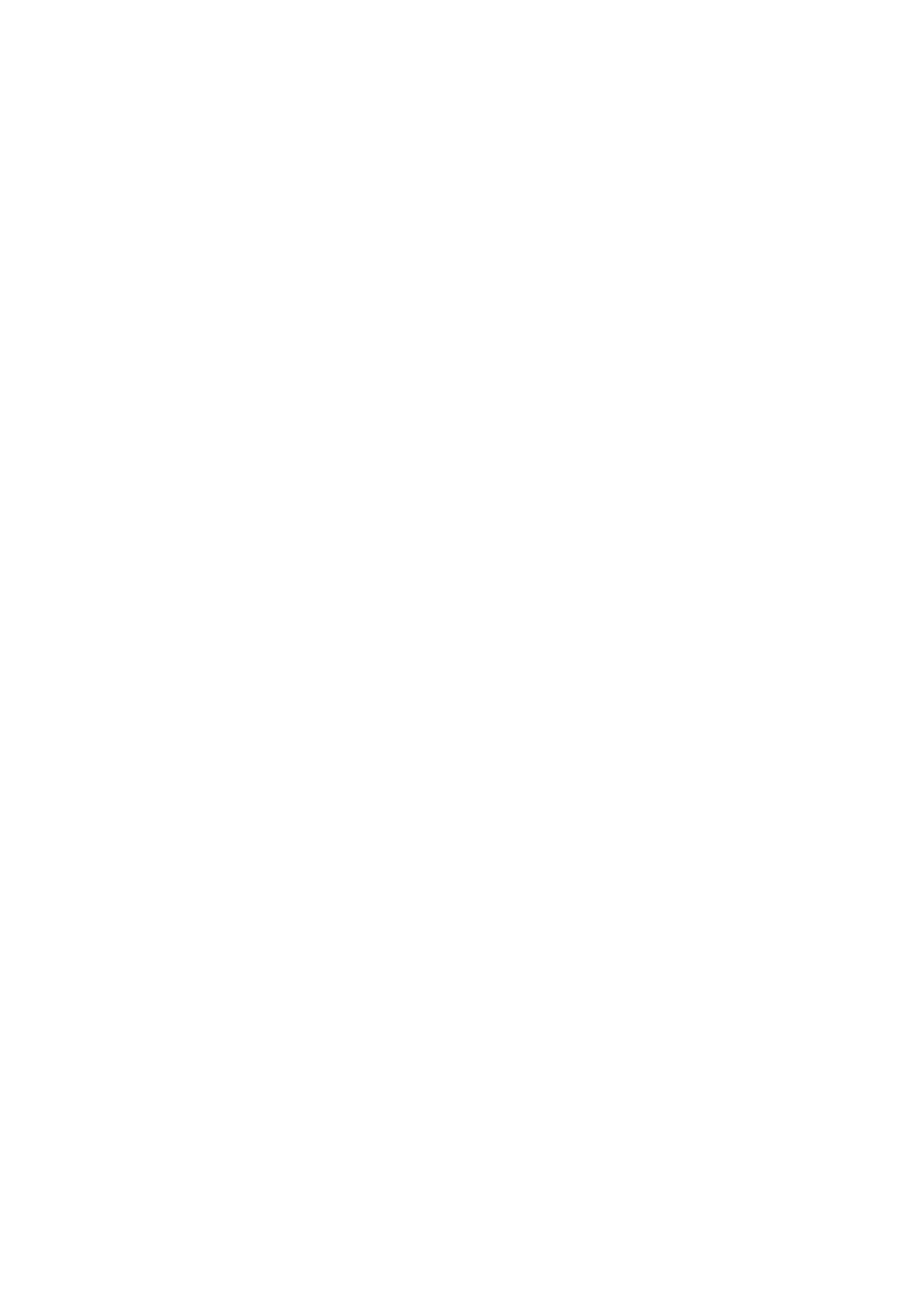

New South Wales

# **Duties Amendment (First Home—New Home) Bill 2011**

No , 2011

#### **A Bill for**

An Act to amend the *Duties Act 1997* in relation to the duty exemptions and concessions available to first home buyers.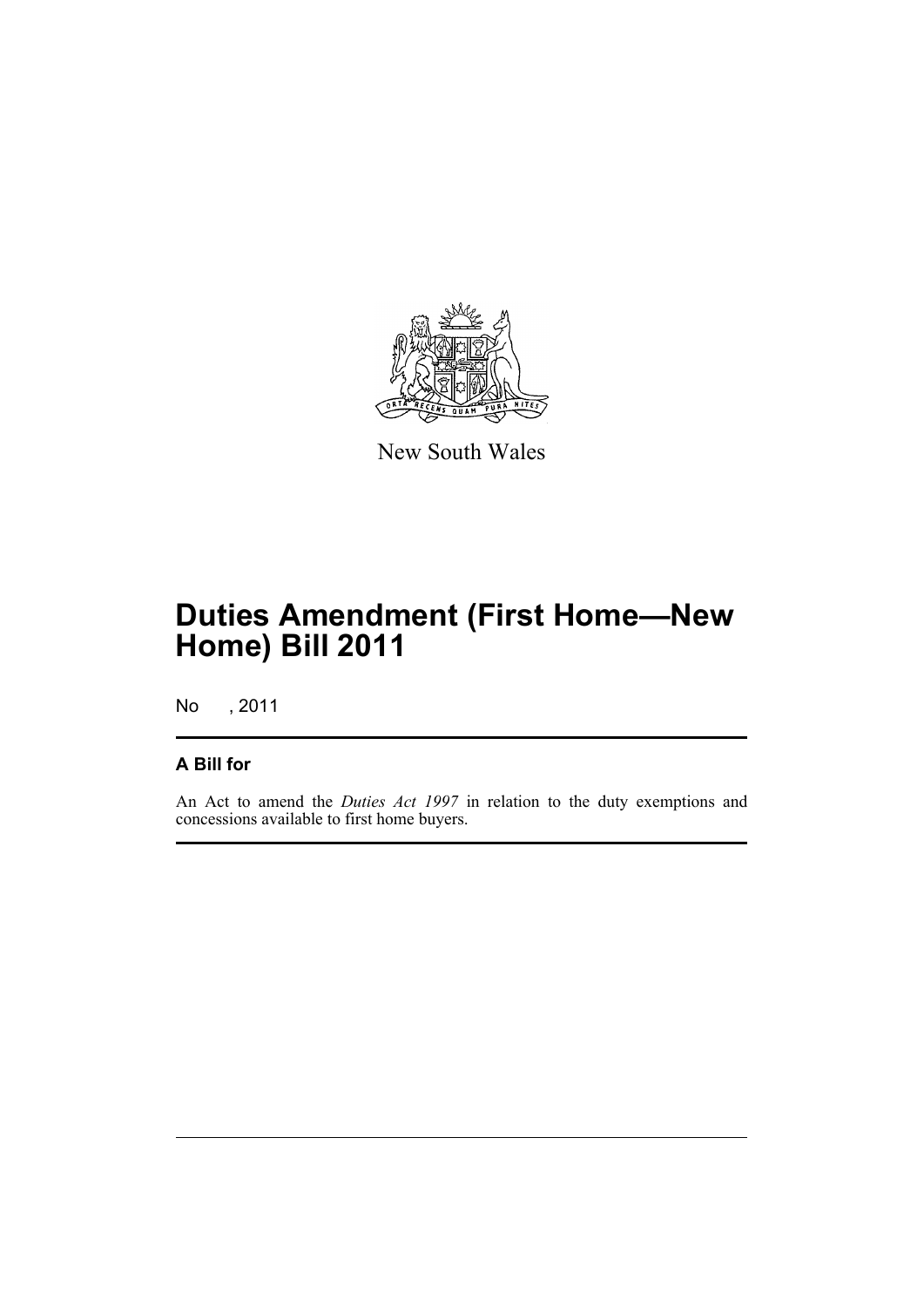<span id="page-5-1"></span><span id="page-5-0"></span>

| The Legislature of New South Wales enacts:                       | 1              |
|------------------------------------------------------------------|----------------|
| Name of Act                                                      | $\mathcal{P}$  |
| This Act is the Duties Amendment (First Home—New Home) Act 2011. | 3              |
| <b>Commencement</b>                                              | $\overline{a}$ |
| This Act commences on 1 January 2012.                            | 5              |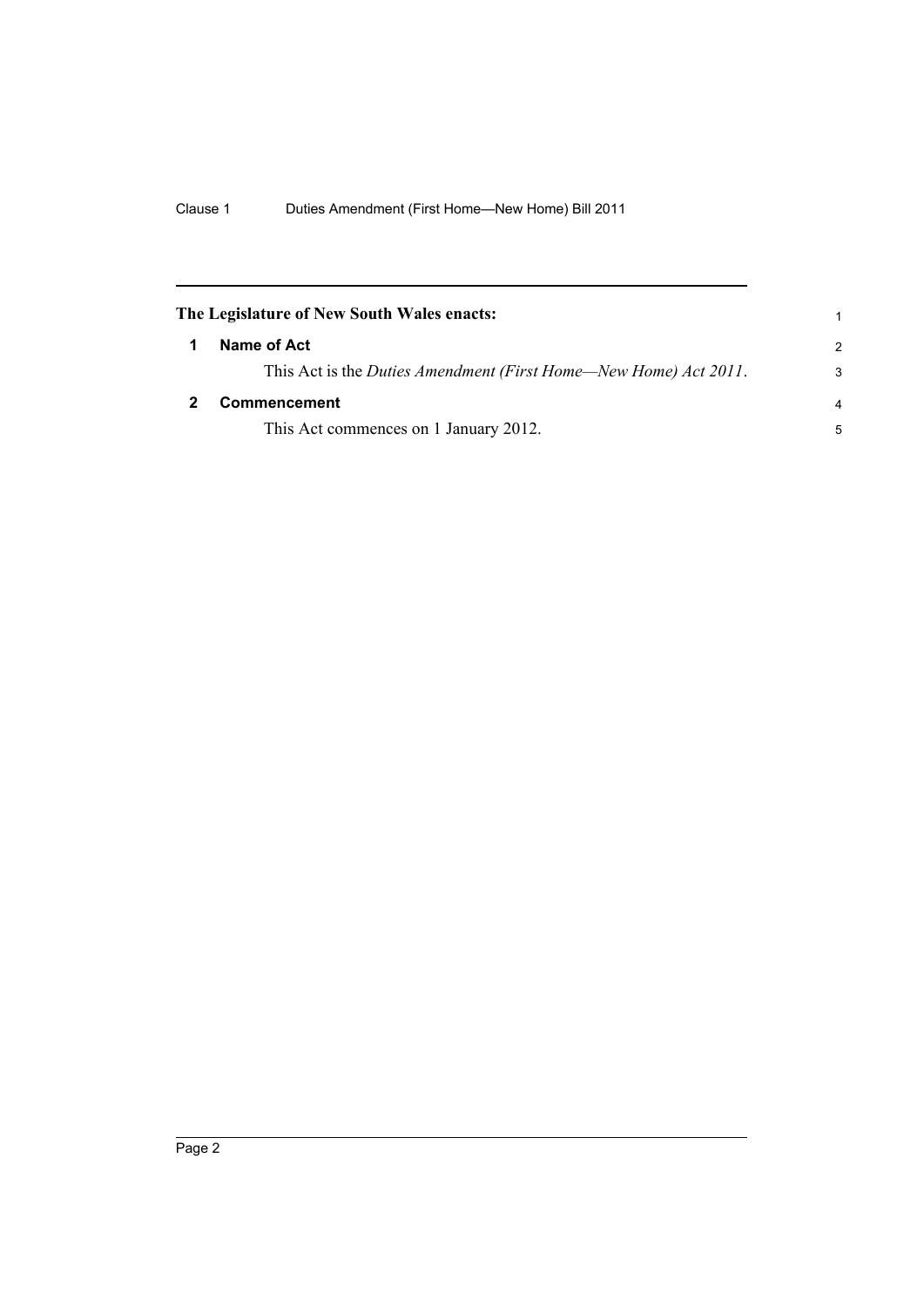Amendment of Duties Act 1997 No 123 Schedule 1

<span id="page-6-0"></span>

|        | <b>Schedule 1</b>                           | <b>Amendment of Duties Act 1997 No 123</b>                                      | 1        |  |  |  |
|--------|---------------------------------------------|---------------------------------------------------------------------------------|----------|--|--|--|
| [1]    | Chapter 2 (except sections 87A, 87D and 92) |                                                                                 |          |  |  |  |
|        |                                             | Omit "First Home Plus" wherever occurring.                                      | 3        |  |  |  |
|        |                                             | Insert instead "First Home-New Home".                                           |          |  |  |  |
| [2]    | Chapter 2, Part 8, heading                  |                                                                                 |          |  |  |  |
|        |                                             | Omit the heading. Insert instead:                                               | 6        |  |  |  |
|        | Part 8                                      | <b>Exemption and concession schemes for</b><br>home transactions                | 7<br>8   |  |  |  |
| [3]    |                                             | Chapter 2, Part 8, Division 1, Subdivision 1, heading                           | 9        |  |  |  |
|        | Omit the heading.                           |                                                                                 | 10       |  |  |  |
| [4]    |                                             | Section 69 The nature of the scheme                                             | 11       |  |  |  |
|        |                                             | Insert "a new home that is" after "acquiring".                                  | 12       |  |  |  |
| [5]    | <b>Section 69</b>                           |                                                                                 | 13       |  |  |  |
|        |                                             | Omit "and any mortgage given to assist the financing of the acquisition".       | 14       |  |  |  |
| [6]    |                                             | <b>Section 70 Commencement</b>                                                  | 15       |  |  |  |
|        |                                             | Omit "4 April 2004" wherever occurring. Insert instead "1 January 2012".        | 16       |  |  |  |
| $[7]$  | Section 70 (c)                              |                                                                                 | 17       |  |  |  |
|        | Omit the paragraph.                         |                                                                                 | 18       |  |  |  |
| [8]    |                                             | Section 74 Eligible agreements or transfers                                     | 19       |  |  |  |
|        | section 74 $(1)$ .                          | Insert "new home that is a" after "acquisition of a" where firstly occurring in | 20<br>21 |  |  |  |
| [9]    |                                             | <b>Section 77 Eligible mortgages</b>                                            | 22       |  |  |  |
|        | Omit the section.                           |                                                                                 | 23       |  |  |  |
| $[10]$ |                                             | Sections 78B (3) and (5) and 80A                                                | 24       |  |  |  |
|        |                                             | Omit "Subdivision" wherever occurring. Insert instead "Division".               | 25       |  |  |  |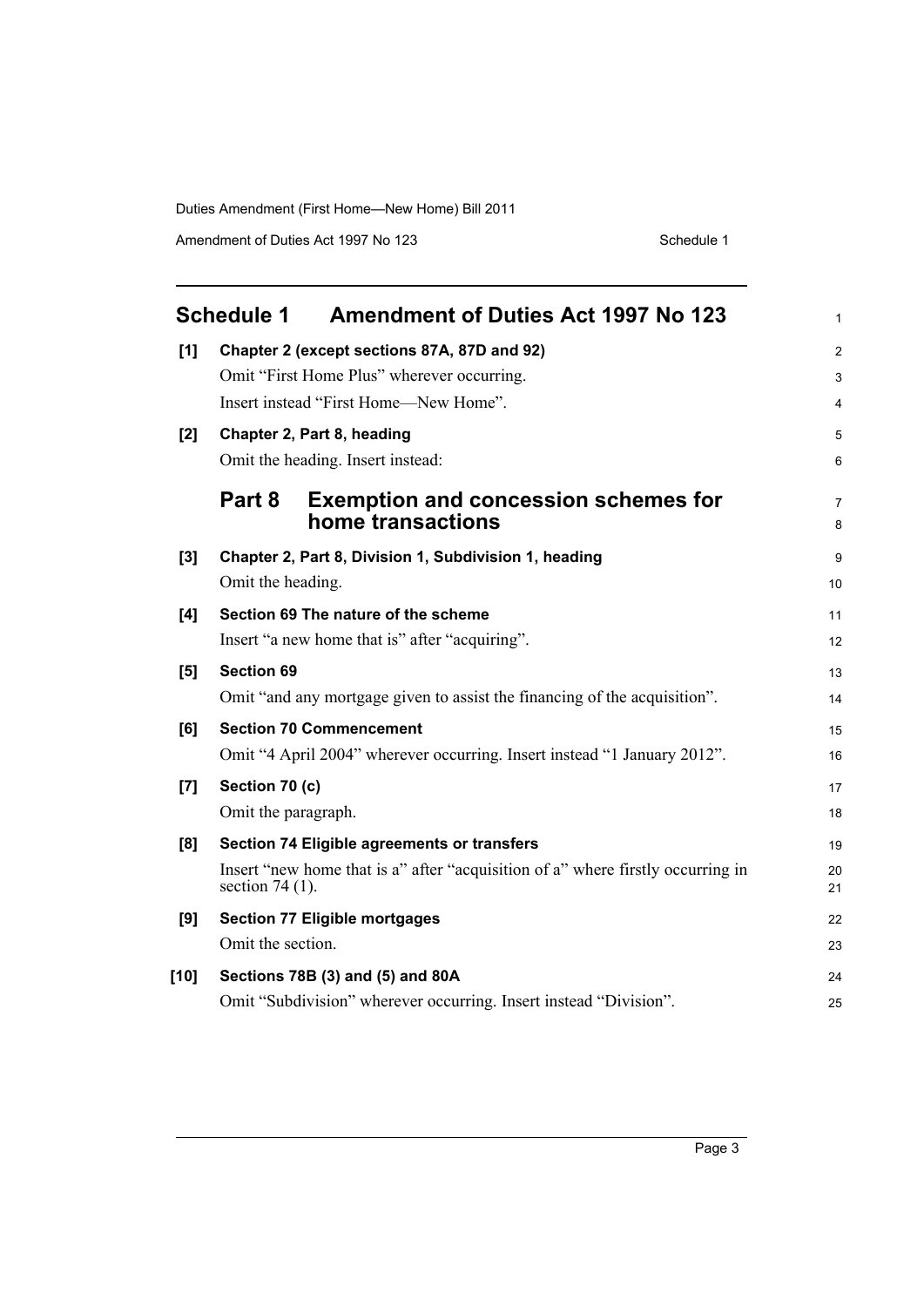Schedule 1 Amendment of Duties Act 1997 No 123

| $[11]$                                                         | <b>Section 80A Definitions</b>                                                |     |                                                                                                                                                                  | $\mathbf{1}$                |  |
|----------------------------------------------------------------|-------------------------------------------------------------------------------|-----|------------------------------------------------------------------------------------------------------------------------------------------------------------------|-----------------------------|--|
|                                                                | Insert in alphabetical order:                                                 |     |                                                                                                                                                                  |                             |  |
|                                                                | <b>home</b> means a building (affixed to land) that:                          |     |                                                                                                                                                                  |                             |  |
|                                                                |                                                                               | (a) | may lawfully be used as a place of residence, and                                                                                                                | $\overline{4}$              |  |
|                                                                |                                                                               | (b) | is, in the Chief Commissioner's opinion, a suitable<br>building for use as a place of residence.                                                                 | 5<br>6                      |  |
|                                                                |                                                                               |     | new home means a home that has not been previously occupied<br>or sold as a place of residence, and includes a substantially<br>renovated home.                  | $\overline{7}$<br>8<br>9    |  |
|                                                                | substantially renovated home means a home that:                               |     |                                                                                                                                                                  |                             |  |
|                                                                |                                                                               | (a) | is new residential premises within the meaning of section<br>40-75 (1) (b) of the A New Tax System (Goods and<br>Services Tax) Act 1999 of the Commonwealth, and | 11<br>12 <sup>°</sup><br>13 |  |
|                                                                |                                                                               | (b) | as renovated, has not been previously occupied or sold as<br>a place of residence.                                                                               | 14<br>15                    |  |
| $[12]$                                                         |                                                                               |     | Chapter 2, Part 8, Division 1, Subdivisions 1A and 2                                                                                                             | 16                          |  |
|                                                                | Omit the Subdivisions.                                                        |     |                                                                                                                                                                  | 17                          |  |
| $[13]$                                                         | Chapter 2, Part 8, Divisions 1A and 2                                         |     | 18                                                                                                                                                               |                             |  |
|                                                                | Omit the Divisions.                                                           |     |                                                                                                                                                                  | 19                          |  |
|                                                                |                                                                               |     |                                                                                                                                                                  |                             |  |
| $[14]$<br>Section 221 Eligible mortgages under First Home Plus |                                                                               |     |                                                                                                                                                                  | 20                          |  |
|                                                                | Omit the section.                                                             |     |                                                                                                                                                                  | 21                          |  |
| $[15]$                                                         |                                                                               |     | Schedule 1 Savings, transitional and other provisions                                                                                                            | 22                          |  |
|                                                                | Insert at the end of clause $1(1)$ :                                          |     |                                                                                                                                                                  |                             |  |
|                                                                |                                                                               |     | Duties Amendment (First Home-New Home) Act 2011                                                                                                                  | 24                          |  |
| $[16]$                                                         | <b>Schedule 1</b>                                                             |     |                                                                                                                                                                  | 25                          |  |
|                                                                | Insert at the end of the Schedule with appropriate Part and clause numbering: |     |                                                                                                                                                                  |                             |  |
|                                                                | Part                                                                          |     | Provisions consequent on enactment of                                                                                                                            | 27                          |  |
|                                                                |                                                                               |     | <b>Duties Amendment (First Home-New</b>                                                                                                                          | 28                          |  |
|                                                                |                                                                               |     | <b>Home) Act 2011</b>                                                                                                                                            | 29                          |  |
| <b>First Home Plus scheme</b>                                  |                                                                               |     |                                                                                                                                                                  |                             |  |
|                                                                |                                                                               |     | A provision of Division 1 of Part 8 of Chapter 2 that, immediately                                                                                               | 31                          |  |
|                                                                |                                                                               |     | before 1 January 2012, applied in respect of the following                                                                                                       | 32                          |  |
|                                                                |                                                                               |     | transactions and instruments continues to apply in respect of                                                                                                    | 33                          |  |